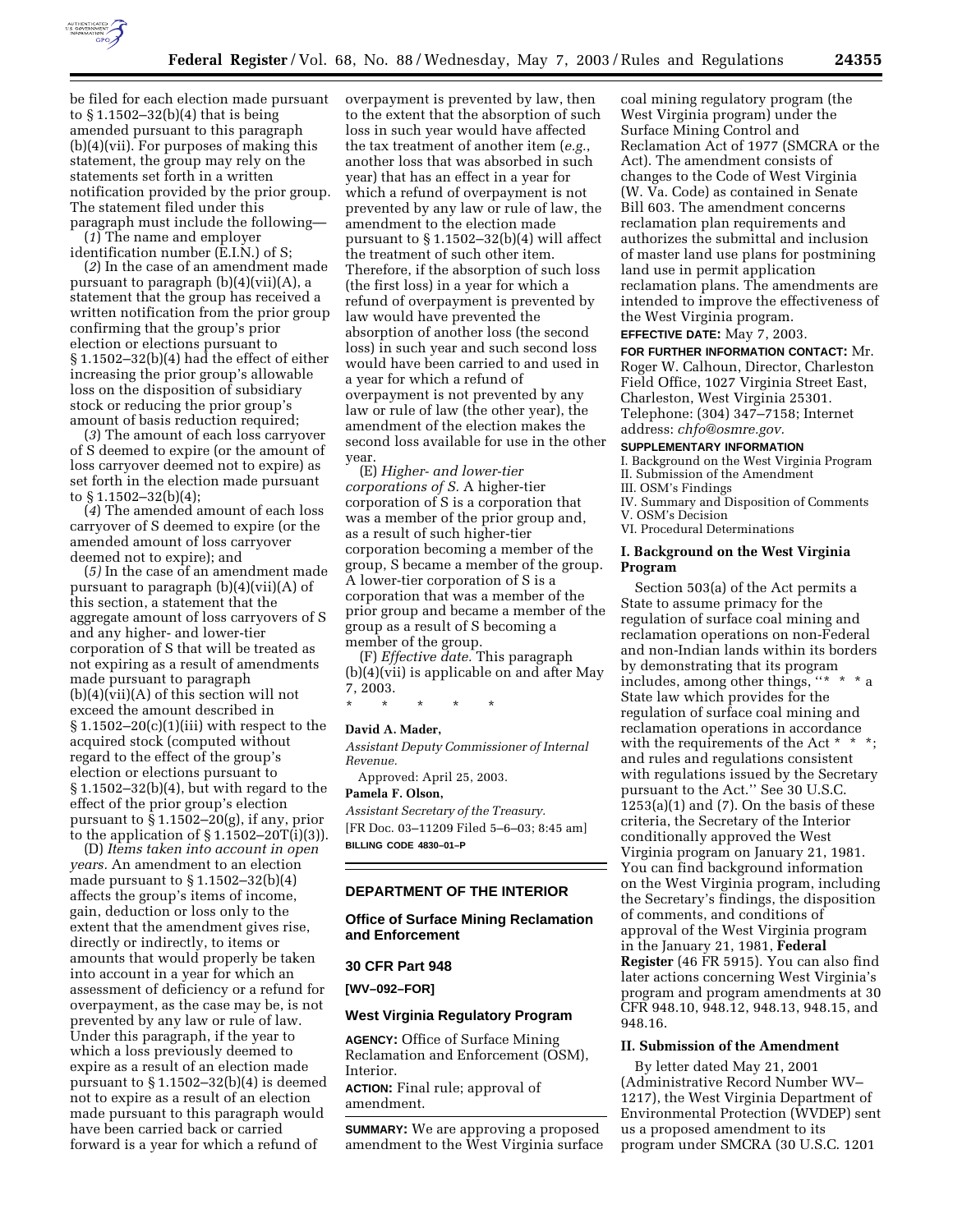*et seq.*). The program amendment consists of changes to the W. Va. Code as amended by Senate Bill 603. The amendment concerns reclamation plan requirements at W. Va. Code 22–3–10, and authorizes the submittal and inclusion of master land use plans for postmining land use in reclamation plans. The submittal also contains revisions to provisions concerning the Office of Coalfield Community Development at W. Va. Code 5B–2A. The amendment is intended to improve the effectiveness of the West Virginia program.

We announced receipt of the proposed amendment in the June 20, 2001, **Federal Register** (66 FR 33032). In the same document, we opened the public comment period and provided an opportunity for a public hearing or meeting on the adequacy of the amendment (Administrative Record Number WV–1219). We did not hold a public hearing or meeting because no one requested one. The public comment period ended on July 20, 2001. We received comments from two Federal agencies.

By letter dated August 12, 2002 (Administrative Record Number WV– 1326), the WVDEP sent us additional proposed changes as amended by Senate Bill 698. The submittal consists of changes to the W. Va. Code at section 5B–2A concerning the Office of Coalfield Community Development. The submittal also included an Emergency Rule outlining revisions to State regulations at Code of State Regulations (CSR) 145–8 concerning Community Development Assessment and Real Property Valuation Procedures for Office of Coalfield Community Development.

We announced receipt of the proposed amendment in the November 6, 2002, **Federal Register** (67 FR 67576). In the same document, we opened the public comment period and provided an opportunity for a public hearing or meeting on the adequacy of the amendment (Administrative Record Number WV–1343). We did not hold a public hearing or meeting because no one requested one. The public comment period ended on December 6, 2002. We did not receive any comments.

#### **III. OSM's Findings**

Following are the findings we made pursuant to SMCRA and the Federal regulations at 30 CFR 732.15 and 732.17 concerning the proposed amendments to the West Virginia program. Any revisions that we do not specifically discuss below concern nonsubstantive wording or editorial changes.

# *1. W.Va. Code 22–3–10. Reclamation Plan Requirements*

New subsection 22–3–10(b) is added, and existing subsection (b) is relettered as (c). New subsection (b) is added to read as follows:

(b) Any surface mining permit application filed after the effective date of this subsection may contain, in addition to the requirements of subsection (a) of this section, a master land use plan, prepared in accordance with article two-a, chapter five-b of this code, as to the post-mining land use. A reclamation plan approved but not implemented or pending approval as of the effective date of this section may be amended to provide for a revised reclamation plan consistent with the provisions of this subsection.

We note that the State inadvertently omitted language from a version of the proposed amendment submitted to us on May 21, 2001. Specifically, the phrase ''or pending approval as of the effective date of this section'' was not identified in the State's draft statutory language. Consequently, we did not include the quoted phrase in our proposed rule announcement published in the **Federal Register** on June 20, 2001. The language was, however, identified in Engrossed Committee Substitute for Senate Bill 603 and included in all materials available for public review at OSM's Charleston Field office. The language was also included in all materials we provided Federal agencies for review and comment. We believe that the omission does not change the basic intention of the proposed amendment at W. Va. Code 22–3–10(b) and, therefore would not affect the basis of our decision on the proposed amendment.

In addition, and related to the above amendment, the State amended the CSR at 145–8 by adding, among other changes, section six concerning master land use plans. Subsection CSR 145–8– 6.6 provides that an operator may include, in a surface mining permit application, a master land use plan which addresses postmining land uses in the reclamation plan developed pursuant to W. Va. Code 22–3–10. The provision also provides that an operator may amend a reclamation plan approved but not implemented or a reclamation plan pending approval by including a master land use plan.

Subsection CSR 145–8–6.6.a. further provides that any modification in the postmining land use during mining must be made in accordance with CSR 38–2–7.3.a. and 3.28. These sections contain the criteria for approving alternative postmining land uses and the permit revision requirements of the State's approved program. The proposed rule clarifies that any modification in

the postmining land use must be done in accordance with the approved State program, even if change is due to the master land use plan.

Subsection CSR 145–8–6.7 provides that master land use plans must be approved by WVDEP as part of the operator's reclamation plan before the master land use plan may be implemented. This provision clarifies the intended relationship of the reclamation plan required by W. Va. Code 22–3–10 and master land use plans, which are authorized by W. Va. Code 22–3–10(b) to be included in the reclamation plans of permit applications. Specifically, CSR 145–8– 6.7 provides that a master land use plan must first be approved by WVDEP as part of the operator's proposed reclamation plan. We understand this to mean that in order to be approved as part of the reclamation plan, the master land use plans must be consistent with the reclamation plan requirements at W. Va. Code 22–3–10(a). In addition, CSR 145–8–6.6 clarifies that any modifications in the postmining land use that may occur during mining must be approved in accordance with CSR 38–2–7.3a and 3.28.

We find that the proposed amendment to W. Va. Code 22–3–10(b) does not render the West Virginia program less stringent than SMCRA section 508 concerning reclamation plan requirements. Our finding is based on our understanding that to receive approval by the Secretary of WVDEP as part of a permit application's reclamation plan, master land use plans must be consistent with the reclamation plan requirements at W. Va. Code 22– 3–10(a). If, in future reviews, we should determine that the State is applying this provision inconsistent with this finding, a further amendment may be required.

# *2. W. Va. Code 5B–2A. Office of Coalfield Community Development*

W. Va. Code 5B–2A has never been approved by OSM and is not currently part of the West Virginia program. W. Va. Code 5B–2A–1(g) clarifies that the purpose of W. Va. Code 5B–2A is to authorize the West Virginia development office to take a more active role in the long-term economic development of communities in which surface coal mining operations are prevalent. W. Va. Code 5B–2A–4 establishes the Office of Coalfield Community Development within the West Virginia development office. W. Va. Code 5B–2A–1(g) also authorizes the West Virginia development office to establish a formal process to assist property owners in the determination of the fair market value where the property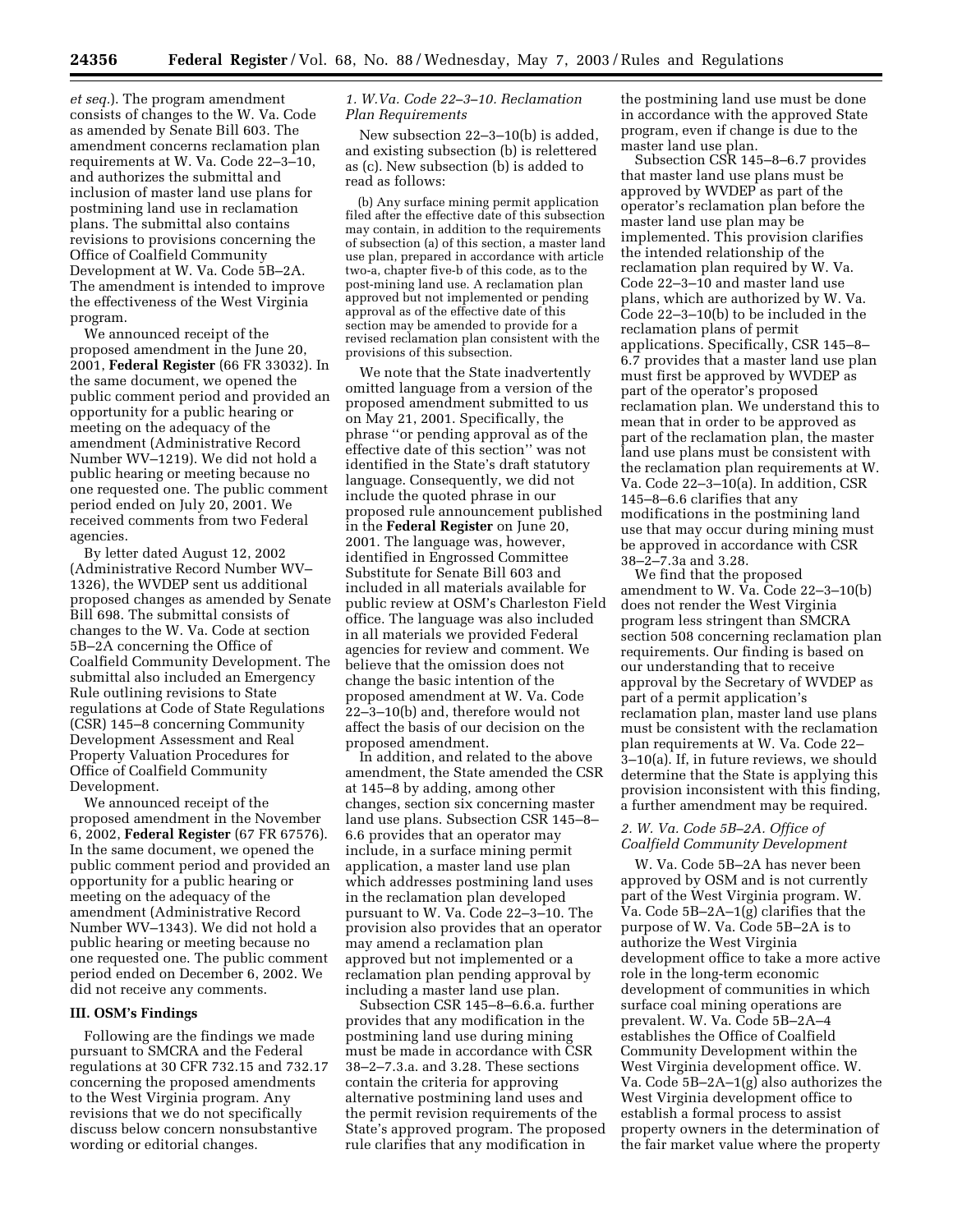owner and the coal company voluntarily enter into an agreement relating to the purchase and sale of the property. W. Va. Code 5B–2A–2 specifies that the provisions of W. Va. Code 5B–2A are not applicable to either underground coal mining operations (surface operations or the surface impacts of underground mining) or operations that qualify for assistance under the small operator assistance program (SOAP).

We understand that the proposed revisions to W. Va. Code 5B–2A do not supersede any provisions of the approved program and, therefore, we find that the proposed amendments do not need to be approved under the Federal regulations at 30 CFR 732.17(b) as a part of the State program. If, in future reviews, we should determine that the State is applying these provisions inconsistent with this finding, a further amendment may be required.

We note that there are several instances in which cross-references to provisions within the approved West Virginia program appear in W. Va. Code 5B–2A. Although most of these crossreferences appear to not affect the implementation or effectiveness of the approved program, it appears that others may. For example, W. Va. Code 5B–2A– 6(a)(1) incorporates by reference the notice of violation (NOV) provisions at W. Va. Code 22–3–17. It is not clear whether this cross-reference merely incorporates the provisions at W. Va. Code 22–3–17 for the purposes of W. Va. Code 5B–2A and does not otherwise affect the approved program. However, since this provision was not part of this proposed amendment, but rather is part of existing West Virginia law, we cannot decide its effect on the West Virginia program as a part of this rulemaking. Therefore, at a future date, we will discuss the implications of these crossreferences with the WVDEP and the Office of Coalfield Community Development to determine their effect on the approved West Virginia program.

# *3. CSR 145–8. Community Development Assessment and Real Property Valuation Procedures for Office of Coalfield Community Development*

The CSR 145–8 has never been approved by OSM and is not currently part of the West Virginia program. We will first decide whether CSR 145–8 affects the implementation or effectiveness of the West Virginia program and, therefore, must be reviewed and approved as a part of the West Virginia program.

The CSR 145–8–1 clarifies the scope of the rules, and provides that CSR 145– 8 establishes the procedures for the

creation of community impact statements by operators, and the process to develop coalfield community development procedures which include asset development goals and infrastructure needs. The CSR 145–8 also establishes the criteria for the development of a master land use plan by local and county regional development or redevelopment authorities, and the procedure for establishing the value of property to assist property owners who desire to voluntarily sell their property to an operator.

Section CSR 145–8–6 concerns master land use plans. Subsection CSR 145–8– 6.6 provides that an operator may include, in a surface mining permit application, a master land use plan that addresses postmining land uses in the reclamation plan developed pursuant to W. Va. Code 22–3–10. The provision also provides that an operator may amend a reclamation plan approved but not implemented or a reclamation plan pending approval by including a master land use plan. Subsection CSR 145–8– 6.7 provides that the master land use plan must be approved by the department (WVDEP) as part of the operator's reclamation plan before the master land use plan may be implemented. This provision helps to clarify the intended relationship of master land use plans with the reclamation plan required by W. Va. Code 22–3–10. That is, a master land use plan must first be approved by WVDEP as part of the operator's proposed reclamation plan, before the master land use plan can be implemented. As we discussed above at Finding 1, master land use plans must also be consistent with the reclamation plan requirements at W. Va. Code 22– 3–10(a), otherwise the WVDEP could not approve the master land use plan as part of the reclamation plan.

There are several instances in which citations to provisions within the approved West Virginia program appear in these rules. And there are several references to aspects of the approved program, such as to postmining land use, the intended blasting plan, and surface mining operations. However, such citations and references do not affect the implementation or effectiveness of the approved program. For example, CSR 145–8–2.15 provides for a definition of ''surface mining operations'' that applies only to CSR 145–8. Subsection CSR 145–8–2.15 provides that the definition of surface mining operations does not include (at subdivision 2.15.b) coal extraction authorized as an incidental part of development of land for commercial,

residential, industrial or civic use. This provision has no effect on the approved program, because it only means that coal extraction authorized as an incidental part of development of land for commercial, residential, industrial or civic use would not be subject to the requirements of CSR 145–8. However, these activities would still be subject to the requirements of the State's Surface Coal Mining and Reclamation Act at W. Va. Code 22–3–1 *et seq.* and its implementing regulations. To help avoid any possible confusion, we note that State rules at CSR 38–2–23 concerning special authorization for coal extraction as an incidental part of development of land for commercial, residential, industrial or civic use have not been approved by OSM and are not, therefore, part of the approved West Virginia program. See the May 5, 2000, **Federal Register** (65 FR 26130), for information concerning our decision not to approve the provisions at CSR 38–2– 23.

Nevertheless, we find that none of the proposed provisions of CSR 145–8 supersede or affect the implementation or effectiveness of the West Virginia program and, therefore, do not need to be approved as a part of that program.

# **IV. Summary and Disposition of Comments**

# *Public Comments*

No public comments were received in response to our requests for comments from the public on the proposed amendments.

# *Federal Agency Comments*

Under 30 CFR 732.17(h)(11)(i) and section 503(b) of SMCRA, on July 3, 2001, and October 4, 2002, we requested comments on the amendments from various Federal agencies with an actual or potential interest in the West Virginia program (Administrative Record Numbers WV–1221 and WV–1337). On May 21, 2001, and October 30, 2002, the U.S. Department of Labor, Mine Safety and Health Administration (MSHA), responded and stated that the amendments have no impact on MSHA's enforcement activities or do not conflict with MSHA's regulations and policies (Administrative Record Numbers WV–1229 and WV–1342).

# *Environmental Protection Agency (EPA) Concurrence and Comments*

Under 30 CFR 732.17(h)(11)(ii), we are required to get a written concurrence from EPA for those provisions of the program amendment that relate to air or water quality standards issued under the authority of the Clean Water Act (33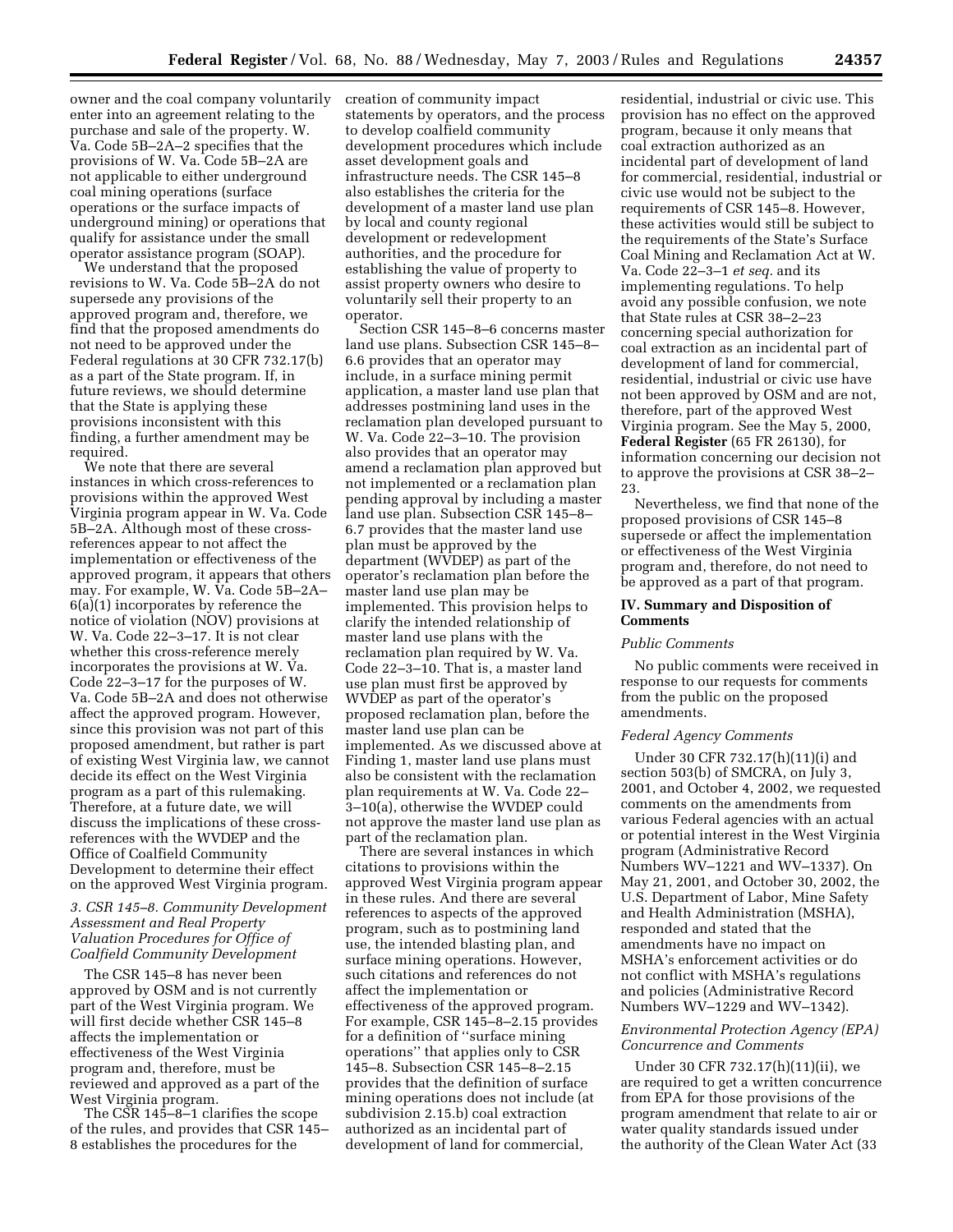U.S.C. 1251 *et seq.*) or the Clean Air Act (42 U.S.C. 7401 *et seq.*). None of the revisions that West Virginia proposed to make in this amendment pertains to air or water quality standards. Therefore, we did not ask EPA to concur on the proposed amendment.

Under 30 CFR 732.17(h)(11)(i), on July 3, 2001, and October 4, 2002, we requested comments on the amendments from EPA (Administrative Record Numbers WV–1221 and WV– 1337). The EPA responded by letters dated August 20, 2001, and November 1, 2002 (Administrative Record Numbers WV–1242 and WV–1341, respectively). The EPA stated that it has some concerns about the proposed statutory amendment (Senate Bill 603) and provided the following comments. On August 20, 2001, EPA stated that W. Va. Code 5B–2A–9(f)(1) allows the coalfield development authorities to determine post-mining land use needs. These land use needs, EPA stated, are specified as industrial, commercial, agriculture, public facility, and recreational uses. EPA stated that it is apparent that certain land uses, such as commercial and industrial uses, require level land. This may necessitate disposal of excess spoil in valley fills, impacting headwater streams, rather than placement in the mined areas. EPA stated that a particular concern with the amendment is that there are no requirements for specific plans or commitments to develop the postmining uses. This could result in leveled mountaintops lying idle indefinitely while waiting for an investment in commercial, industrial, or public development, EPA stated. In some instances, EPA stated, excess spoil which could have been placed on the leveled mined areas, may needlessly be placed in valley fills.

In response, and as we noted above in Finding 2, W. Va. Code 5B–2A does not supersede any part of the approved West Virginia program. While W. Va. Code  $5B-2A-9(f)(1)$  does authorize the development of master land use plans that may identify postmining land use needs that include industrial, commercial, agricultural, and public facility uses or recreational facility uses, the approved program provisions continue to apply. For example, W. Va. Code 22–3–13(c) provides an exception for certain mountaintop removal mining operations from the requirements to restore approximate original contour (AOC). These provisions would continue to apply. W. Va. Code 22–3– 13(c)(3) identifies the specific postmining land uses that may be approved for mountaintop removal mining operations under W. Va. Code

22–3–13(c). The provisions at W. Va. Code  $22-3-13(c)(3)$ , which specify the demonstrations that must be made to qualify for a mountaintop removal mining operations AOC exception, also continue to apply. We believe, however, that the proposed master land use plans and the data they may contain should be very useful to the regulatory authority as it assesses a permit application for compliance with the requirements of W. Va. Code 22–3–13(c).

Upon reviewing subsequent statutory and regulatory revisions pertaining to West Virginia's Office of Coalfield Community Development, EPA stated on November 1, 2002, that there were no apparent inconsistencies with the Clean Water Act or other statutes and regulations under EPA's jurisdiction.

# **V. OSM's Decision**

Based on the above findings we approve the amendment to W. Va. Code 22–3–10(b) sent to us by West Virginia. We are not rendering a decision on the submitted, amended portions of W. Va. Code 5B–2A and the Emergency Rules at CSR 145–8 because they are outside the scope of SMCRA and do not, therefore, need our approval.

To implement this decision, we are amending the Federal regulations at 30 CFR Part 948, which codify decisions concerning the West Virginia program. We find that good cause exists under 5 U.S.C. 553(d)(3) to make this final rule effective immediately. Section 503(a) of SMCRA requires that the State's program demonstrate that the State has the capability of carrying out the provisions of the Act and meeting its purposes. Making this regulation effective immediately will expedite that process. SMCRA requires consistency of State and Federal standards.

### **VI. Procedural Determinations**

### *Executive Order 12630—Takings*

This rule does not have takings implications. This determination is based on the analysis performed for the counterpart Federal regulation.

# *Executive Order 12866—Regulatory Planning and Review*

This rule is exempt from review by the Office of Management and Budget (OMB) under Executive Order 12866.

# *Executive Order 12988—Civil Justice Reform*

The Department of the Interior has conducted the reviews required by section 3 of Executive Order 12988 and has determined that this rule meets the applicable standards of subsections (a) and (b) of that section. However, these standards are not applicable to the

actual language of State regulatory programs and program amendments because each program is drafted and promulgated by a specific State, not by OSM. Under sections 503 and 505 of SMCRA (30 U.S.C. 1253 and 1255) and the Federal regulations at 30 CFR 730.11, 732.15, and 732.17(h)(10), decisions on proposed State regulatory programs and program amendments submitted by the States must be based solely on a determination of whether the submittal is consistent with SMCRA and its implementing Federal regulations and whether the other requirements of 30 CFR Parts 730, 731, and 732 have been met.

#### *Executive Order 13132—Federalism*

This rule does not have Federalism implications. SMCRA delineates the roles of the Federal and State governments with regard to the regulation of surface coal mining and reclamation operations. One of the purposes of SMCRA is to ''establish a nationwide program to protect society and the environment from the adverse effects of surface coal mining operations.'' Section 503(a)(1) of SMCRA requires that State laws regulating surface coal mining and reclamation operations be ''in accordance with'' the requirements of SMCRA, and section 503(a)(7) requires that State programs contain rules and regulations ''consistent with'' regulations issued by the Secretary pursuant to SMCRA.

# *Executive Order 13175—Consultation and Coordination With Indian Tribal Governments*

In accordance with Executive Order 13175, we have evaluated the potential effects of this rule on Federally recognized Indian tribes and have determined that the rule does not have substantial direct effects on one or more Indian tribes, on the relationship between the Federal Government and Indian tribes, or on the distribution of power and responsibilities between the Federal Government and Indian tribes. The basis for this determination is that our decision is on a State regulatory program and does not involve a Federal regulation involving Indian lands.

# *Executive Order 13211—Regulations That Significantly Affect the Supply, Distribution, or Use of Energy*

On May 18, 2001, the President issued Executive Order 13211 which requires agencies to prepare a Statement of Energy Effects for a rule that is (1) considered significant under Executive Order 12866, and (2) likely to have a significant adverse effect on the supply,